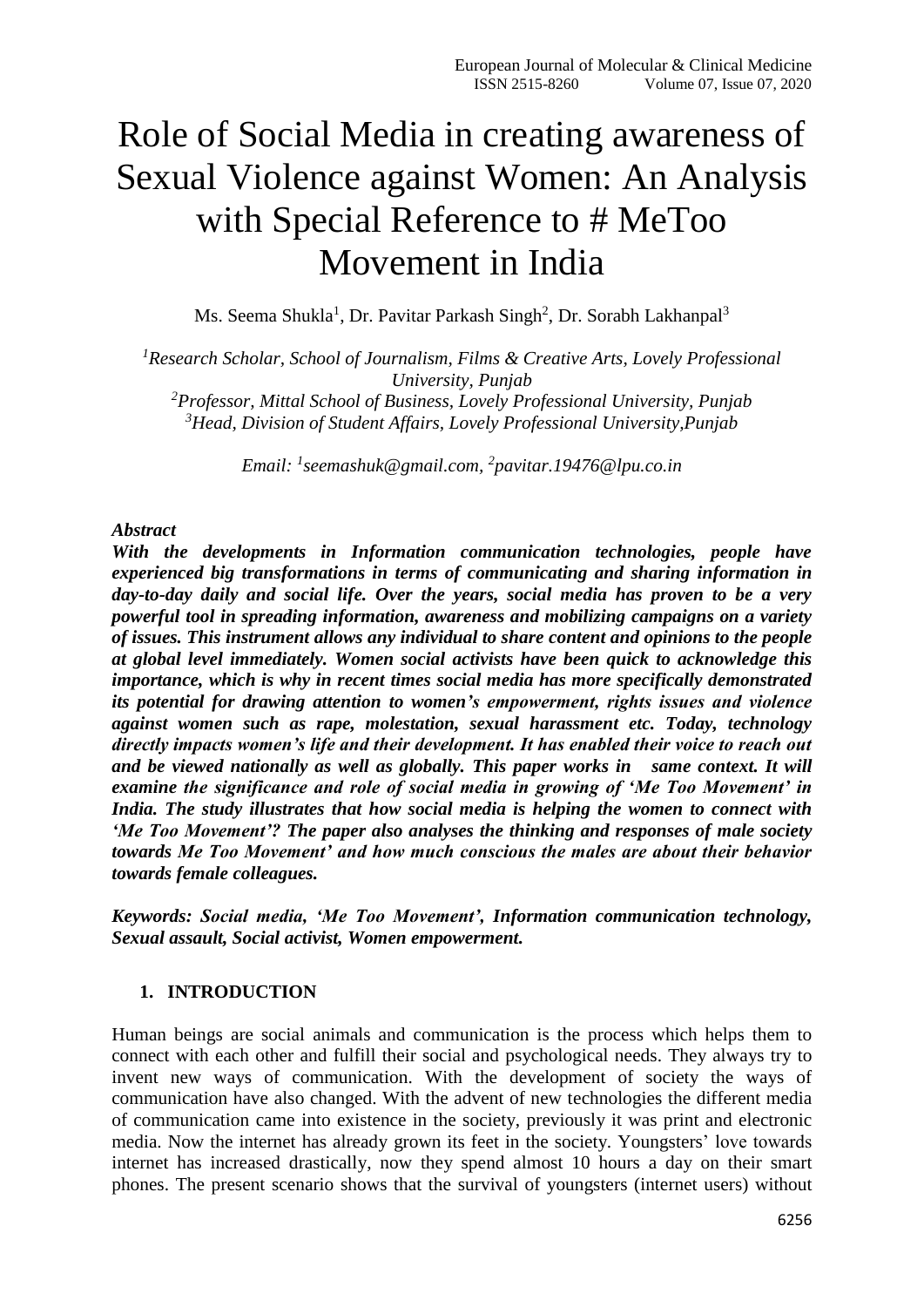internet is difficult. According to a survey done by Internet World Stats in 2018 a total of 55.1% population of world is able to access internet. Internet users are using it to do almost all the daily jobs like: buying something from shop, paying school fees, booking train, and flight and bus tickets. Social Media is a website which provides users an opportunity to interact with each other. It is the most preferable and favorable mode of communication of the youngsters. Social Media term evolved from the combination of two words social and media, which explained Social Media as a media which provide social networking. These days it is a fad to share all personal and professional information on social media. It has become an intrinsic part of daily routine. Social media users even share their personal information on social media. Users frequently visit Facebook, Twitter, LinkedIn, YouTube and Instagram to share their profiles and personal information. It is actively participating in socialization and commercial ventures. Users are using these social platforms to show their protest against any act of government or social issues. It is working as a great tool for any social change in the society. It is a medium which has brought the whole world on the same platform. It has removed distance among users. It is working as a medium to provide better digital analytics, better records and the results. Nirbhaya rape case is a great example of social media campaign which changes the youth energy into revolutionary movement on a large scale in no time. Other examples are Delhi rape in Uber Cab and Oxfam India Campaign. Social media has played a very active role in Delhi rape in Uber Cabe case. People used Twitter to send angry messages. This revolution created tough time to Uber Cab. Oxfam India used social media to successfully run a campaign "India demand equality for females". Bell Bajao E campaign is also a very successful social media venture.

In present scenario, rape and sexual violence are very common issues. Few recent rape incidents in India have trembled the conscience of the nation. According to National Crime Record Bureau, around 40,000 rape cases are reported in 2016. In which, the two most burning cases Kathua (Jammu and Kashmir) and Unnao (Uttar Pradesh) where both the victims were minors and belong to middle class family. The whole nation came together and stood to help the victims and get them justice. Finally, the police arrested the accused persons and now, they are behind the bars. But there are many incidents in which the females are not able to report and discuss about the sexual assault happened with them due to the shame and fear of society. In 2006, Tarana Burke founded the 'Me Too Movement' to help survivors of sexual violence, and it started giving strong voices to those Indian females who are not able to speak about the incidents happened to them.

'Me Too' phrase was coined by Tarana Burke in 2006 to help sexual assaulted females. It took almost ten years to change it into sexual harassment moment. In the last ten years it exposed many powerful corrupted males. After successfully exposing many high profiles males of western countries now it's started growing its root in India. India is a land of goddess, Indians worship Lakshmi*,* the goddess of prosperity and Durga for the strength. They symbolize females as the source of wealth and power in the family but the actual situation of females in India is worst. According to the census of 2011 the 943 females survives for per 1000 males. A birth of female child in the family brings lots of future plan of collecting dowry for her marriage and anxiety for her safety .

In 2018 September, first Tanushree Dutta accused Nana Patekar for his inappropriate behavior on film set. Later on a list of females came forward to discuss sexual assault incidents happened to them through 'Me Too Movement'. All of them are very famous personalities and keep a very powerful position in Indian society. Some of them are MJ Akbar ( journalist and Minister of State for External Affairs (now removed from this position), Alok Nath (actor), Utsav Chakraborty (Comedian) Kanan Gill (writer and actor), Chetan Bhagat (Writer) Vinod Dua (journalist), Sajid Khan ( Filmmaker). After the sexual allegations Mr. MJ Akbar has resigned from his post and Sajid Khan has to step down from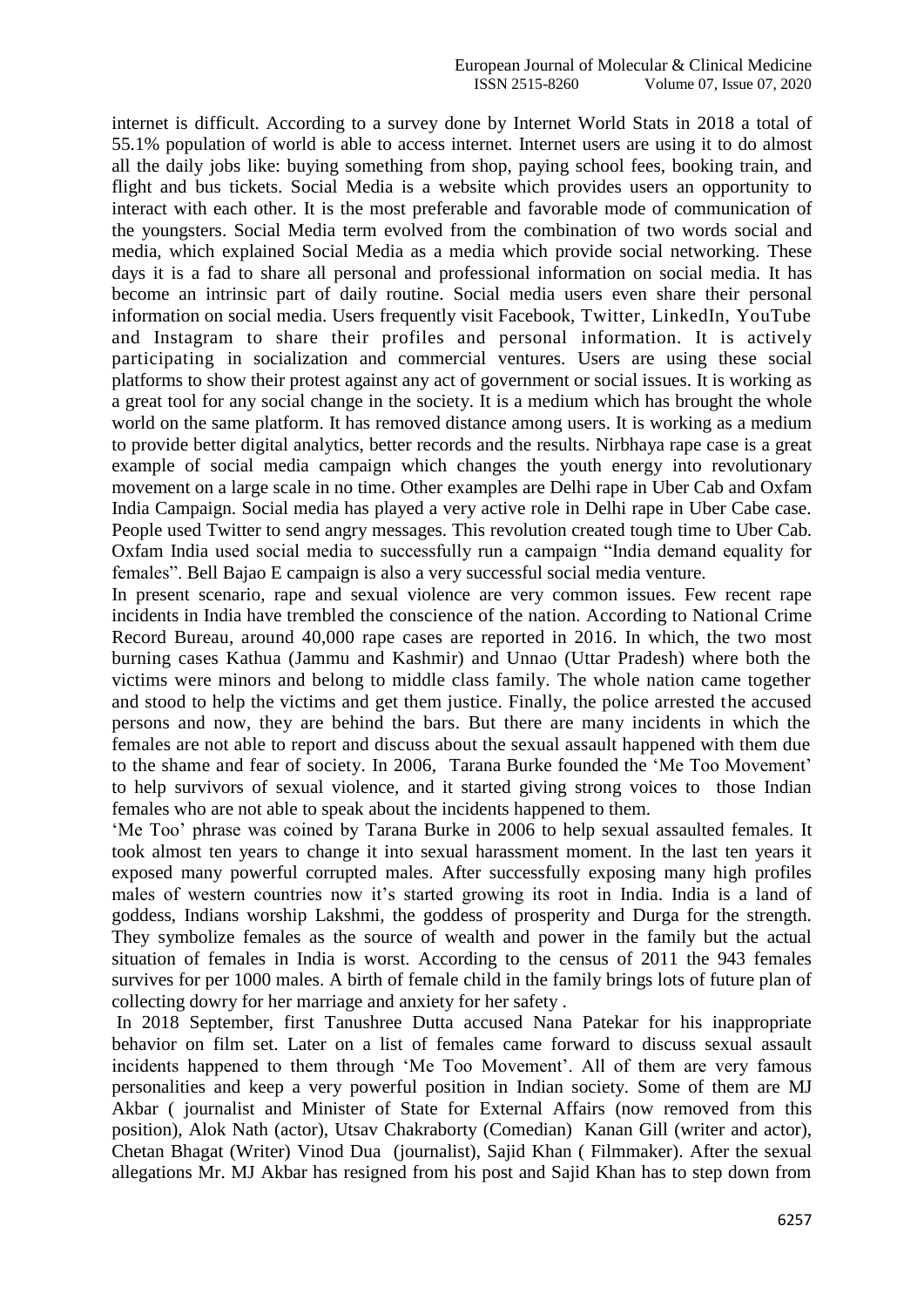his upcoming big budget venture Housefull part 4. This study is discussing the 'Me Too Movement' in India and its role in helping females to get justice and reducing the sexual violence in India. Amir Khan a famous Indian Film actor has expressed his view on 'Me Too Movement' and said "I am glad there is a clean-up happening and women are having strength to speak about it."

## *1.1 Research Problem*

Sexual assault or sexual violence is a very common problem in India. Thomson Reuters Foundation published an article on June 26, 2018, which showed four females are raped in every hour of a day in India. After the brutal Nirbhya gang rape case Indian government has passed The Criminal Law (Amendment) Act, 2013 (Nirbhaya Act),but still the crime against women is increasing rapidly from 2013 to 2018. India is considered as more dangerous place for females. In current scenario, 'Me Too Movement' has become as path breaking social media campaign which has shaken many high profiles males' position in the society and government in the world. Therefore it is required to study how social media is helping the women to connect with 'Me Too Movement'? How social media is actively promoting this movement and encouraging the women victims to raise their voice against the morally corrupt people of the society? Can this technology help the women and activists to fight against the sexual violence? The paper also analyses the thinking and responses of male society towards 'Me Too Movement' and the role of this movement in increasing the consciousness of males about their behavior towards female colleagues.

### *Objectives*

The aim of this paper is to discuss following objectives:

- To study the Me Too Movement in India and the role of social media in promotion of this movement.
- To analyze the role of Me Too Movement in helping females to raise their confidence against morally corrupt people and to get justice.
- To critically examine the role and significance of social media among the women activist to fight against sexual violence.
- To study the responses of male society towards Me Too Movement.

# *Literature Review*

Deepak Singh, (2016) analyzed the role of Social Media in Social Awareness Campaign, according to him **"**Social media is expanding its reach in every strata of the society in India day by day and today in 2016, we have 195.16 million users of Facebook while USA, the home country is lagging behind with 191.3 million active users. Twitter is also here to stay, we have 23.2 million Indians actively twitting." Some good examples of social awareness campaigns are started #EndAcidSale campaign #SeedTheRise and #RedRampProject., A NGO called Make Love No Scares used social media to create awareness about their social campaign #EndAcidSale campaign. The NGO and other social welfare organizations were using Facebook and Twitter pages primarily to disseminate the awareness. They made a series of short film featuring acid attack survivor Reshma Bano, with the theme of comparison rate of acid and cosmetic product in the market. This you tube channel got 3685 in the starting date of uploading.The campaign won gold at 63rdCannes Lion Ad Festival 2016 and received prodigious public response. Mahindra and Mahindra made Twitter its weapon to promulgate awareness about #SeedTheRise campaign to motivate people to donate money for the cause of funding developmental projects in rural India to help the farmer. Other famous social media campaign is #RedRampProject in which Johnson tiles trying to sensitize physically challenged people's issues.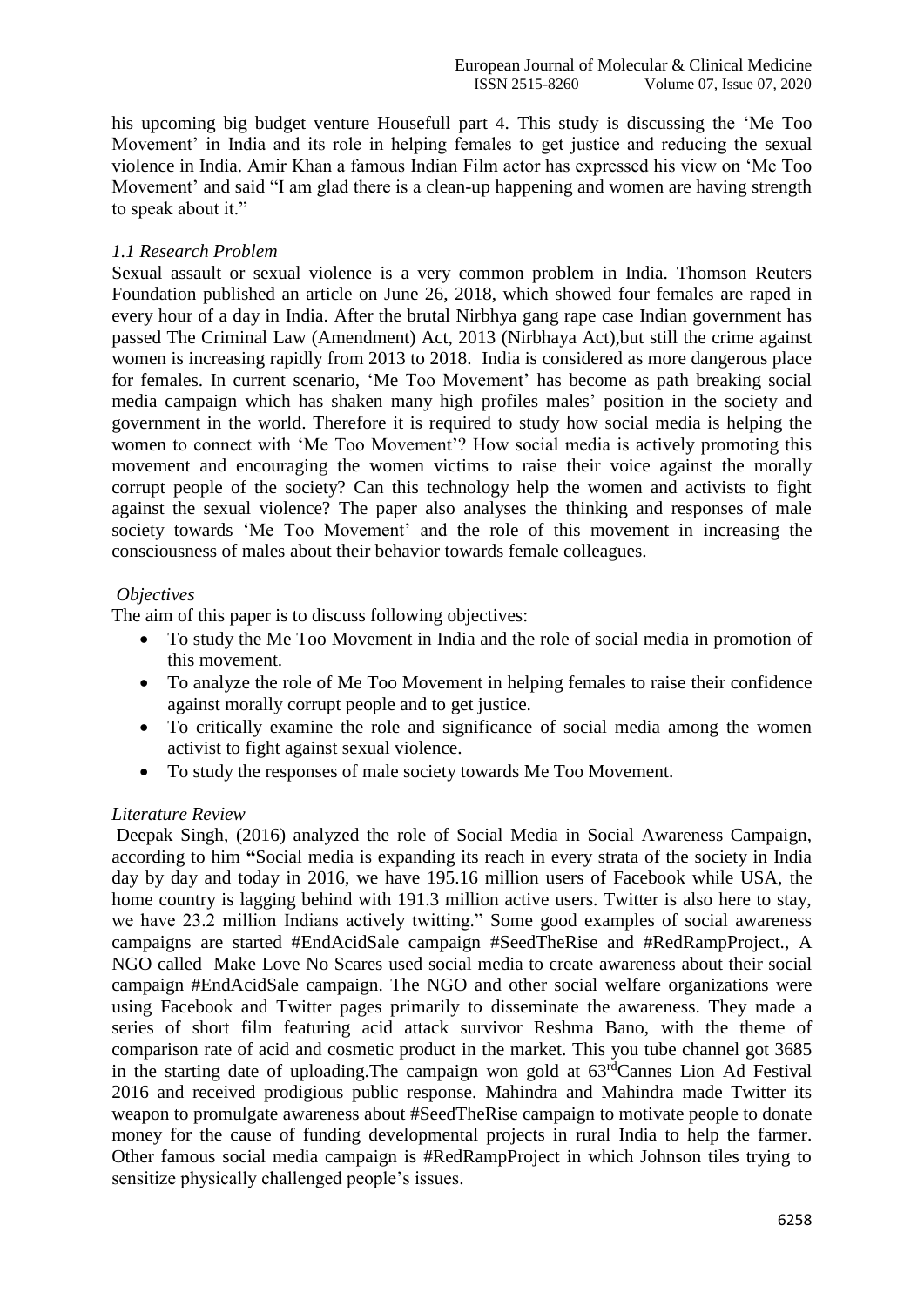Belinda Goldsmith and Meka Beresford (2016) explored as "India is the world's most dangerous country for women due to the high risk of sexual violence and being forced into slave labour" The crime rate against women has increased at the rate of 83 percent between 2007 and 2016.

Dr. Ritu Bhattachharyya (2018) found in her research that the most of the people, they believe (including females) in the supremacy of patriarchal power in the society and misogyny is one of the biggest reasons of silence of sexual assaulted women. She stated "Me Too Movement is an opportunity for women to speak out and expose the predators. The institutions and organizations might ignore the complaint of a single woman, but they are less likely to ignore collective voices."

Patrick Crowley (2018) stated "the #MeToo movement is changing how young people perceive gender dynamics in society. The global youth brand reported that 61 percent of the respondents said they have thought about how society enables sexist behavior among men since the initiative began, and 59 percent said the movement has made them think about how difficult the world is for women."

Amy Kazmin (2018) stated, "#MeToo turning point suggests the burden of shame is finally being shifted away from women in India. It is likely to embolden more women to report incidents of harassment, and should prod employers to ensure their grievance committees are ready to listen. Most importantly, it should be a warning to those Indian men who have long been accustomed to a culture of privilege and impunity."

# **2. METHODOLOGY**

The study is based on descriptive explanation of # Me Too. In this reference, several cases have been studied and analyzed in the research study. The survey method has been used to collect relevant data and to analyze the different aspects of Me Too Movement. The samples have been collected from the different working places of Dehradun.

# **3. DISCUSSIONS AND FINDINGS**

# *Important Cases of # Me Too*

The following table contains six columns. In which first is serial number, second is accused personality's name, third is allegation and number of females accused the culprit, fourth is response of accused towards the allegation and last is immediate affect happened to them.

| S.             | <b>Personality</b> | <b>Allegation</b>                                                                                           | <b>Profession</b>                                                                     | <b>Response</b>                                                                                                                     | <b>Current</b>                                                                                |
|----------------|--------------------|-------------------------------------------------------------------------------------------------------------|---------------------------------------------------------------------------------------|-------------------------------------------------------------------------------------------------------------------------------------|-----------------------------------------------------------------------------------------------|
| No.            |                    |                                                                                                             |                                                                                       |                                                                                                                                     | <b>Status</b>                                                                                 |
| 1              | MJ Akbar           | Sixteen females<br>who<br>worked<br>with<br>M.J.<br>Akbar<br>have<br>accused him of<br>sexual<br>harassment | Journalist and<br>Minister<br>of<br><b>State</b><br>for<br>External<br><b>Affairs</b> | He<br>has<br>not<br>the<br>accepted<br>allegations<br>and<br>filed<br>a<br>defamation case<br>against<br>journalist Priya<br>Ramani | Akbar<br>resigned from<br>the post<br>of<br>Minister<br>of<br>for<br><b>State</b><br>External |
| $\overline{2}$ | Gautam<br>Adhikari | females<br>Three<br>journalists have<br>accused him of<br>sexual                                            | Editor                                                                                | He<br>has<br>not<br>the<br>accepted<br>allegations                                                                                  | resigned<br>He<br>from<br>current<br>position from<br>American                                |

Graph 1 – Analysis of Some Important Cases of # Me Too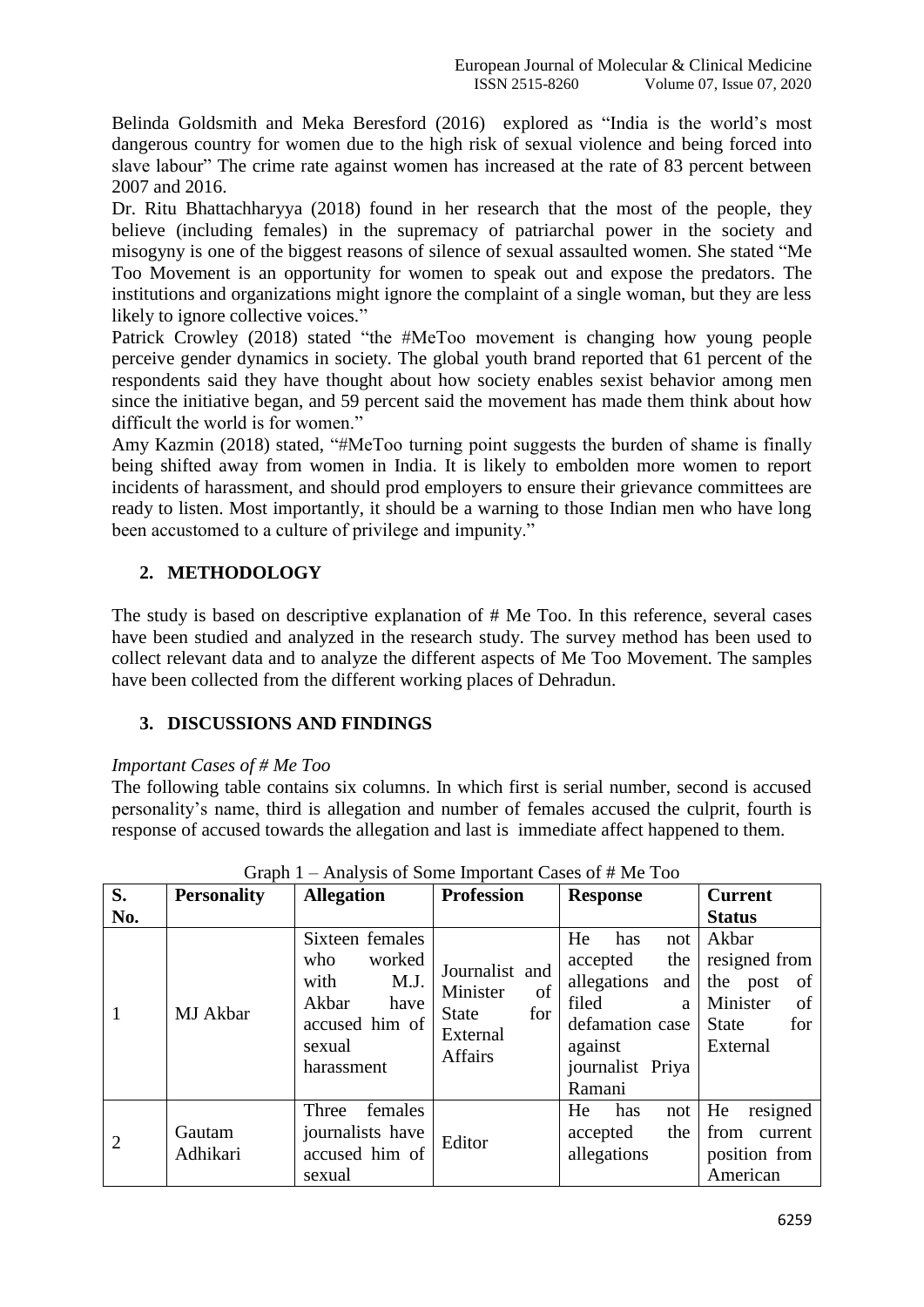|                |                     | harassment                  |          |                            | Progress                 |
|----------------|---------------------|-----------------------------|----------|----------------------------|--------------------------|
|                |                     | He was accused              |          | He has refused             | The<br>Wire,             |
|                | Vinod Dua           | Indian<br>by                |          | the allegations            | (where Dua is            |
|                |                     | filmmaker                   |          |                            | consulting<br>a          |
|                |                     | Nishtha<br>Jain,            |          |                            | editor)                  |
|                |                     | televison                   |          |                            | formed<br>an             |
| 3              |                     | anchor Janvani              |          |                            | internal                 |
|                |                     | and                         | Editor   |                            | Complaints               |
|                |                     | documentary                 |          |                            | Committee to             |
|                |                     | filmmaker                   |          |                            | investigating            |
|                |                     | Thakur<br>Sunita            |          |                            | the matter               |
|                |                     | of<br>sexually              |          |                            |                          |
|                |                     | harassing                   |          |                            |                          |
|                |                     | Eleven women                |          | He<br>has<br>not           | N <sub>o</sub><br>action |
|                | <b>CP</b> Surendran | have<br>accused             |          | accepted<br>the            | has taken yet            |
|                |                     | him of sexual               |          | allegations<br>and         |                          |
| $\overline{4}$ |                     | harassment                  | Editor   | named<br>those             |                          |
|                |                     |                             |          | females<br>a               |                          |
|                |                     |                             |          | "lynch mob"                |                          |
|                |                     | A female who                |          | He accepted the            | Internal                 |
|                |                     | worked<br>with              |          | allegation<br>and          | Complaints               |
|                |                     | him<br>has                  |          | resigned<br>from           | Committee                |
| 5              | Prashant Jha        | accused him of              | Editor   | of<br>the<br>post          | constituted to           |
|                |                     | sexual                      |          | political editor           | find the truth           |
|                |                     | harassment                  |          | in a newspaper             |                          |
|                |                     | Eight females               |          | N <sub>0</sub><br>response | Sreenivas                |
|                | Kr Sreeniwas        | have accused of             |          | from him                   | resigned<br>on           |
| 5              |                     | sexual                      | Editor   |                            | October 13               |
|                |                     | harassment                  |          |                            |                          |
|                |                     | Two<br>women                |          | He<br>has<br>not           | The Times of             |
|                | Satadru Ojha        | journalists have            |          | accepted<br>the            | India, (present          |
| 6              |                     | accused him of              | Editor   | allegations<br>and         | organization)            |
|                |                     | offering sexual<br>advances |          | condemned<br>for           | formed<br>an             |
|                |                     |                             |          | defamation                 | inquiry<br>to            |
|                |                     |                             |          |                            | investigate              |
|                |                     |                             |          |                            | the                      |
|                |                     |                             |          |                            | allegations              |
|                | Mayank Jain         | He<br>got<br>an             |          | None                       | He<br>resigned           |
|                |                     | accusation<br>of            |          |                            | from<br>his              |
| 7              |                     | online<br>sexual            | Reporter |                            | current<br>post          |
|                |                     | advances<br>by              |          |                            | <b>Business</b><br>in    |
|                |                     | several women               |          |                            | Standard                 |
| 7              | Anurag Verma        | Several women               |          | He<br>has                  | Huffington               |
|                |                     | accused<br>have             |          | apologized<br>for          | Post<br>will             |
|                |                     | him of sexual<br>harassment | Reporter | his behavior.              | that<br>assured          |
|                |                     |                             |          |                            | the                      |
|                |                     |                             |          |                            | organization             |
|                |                     |                             |          |                            | will<br>do               |
|                |                     |                             |          |                            | verification             |
|                |                     |                             |          |                            | on this issue            |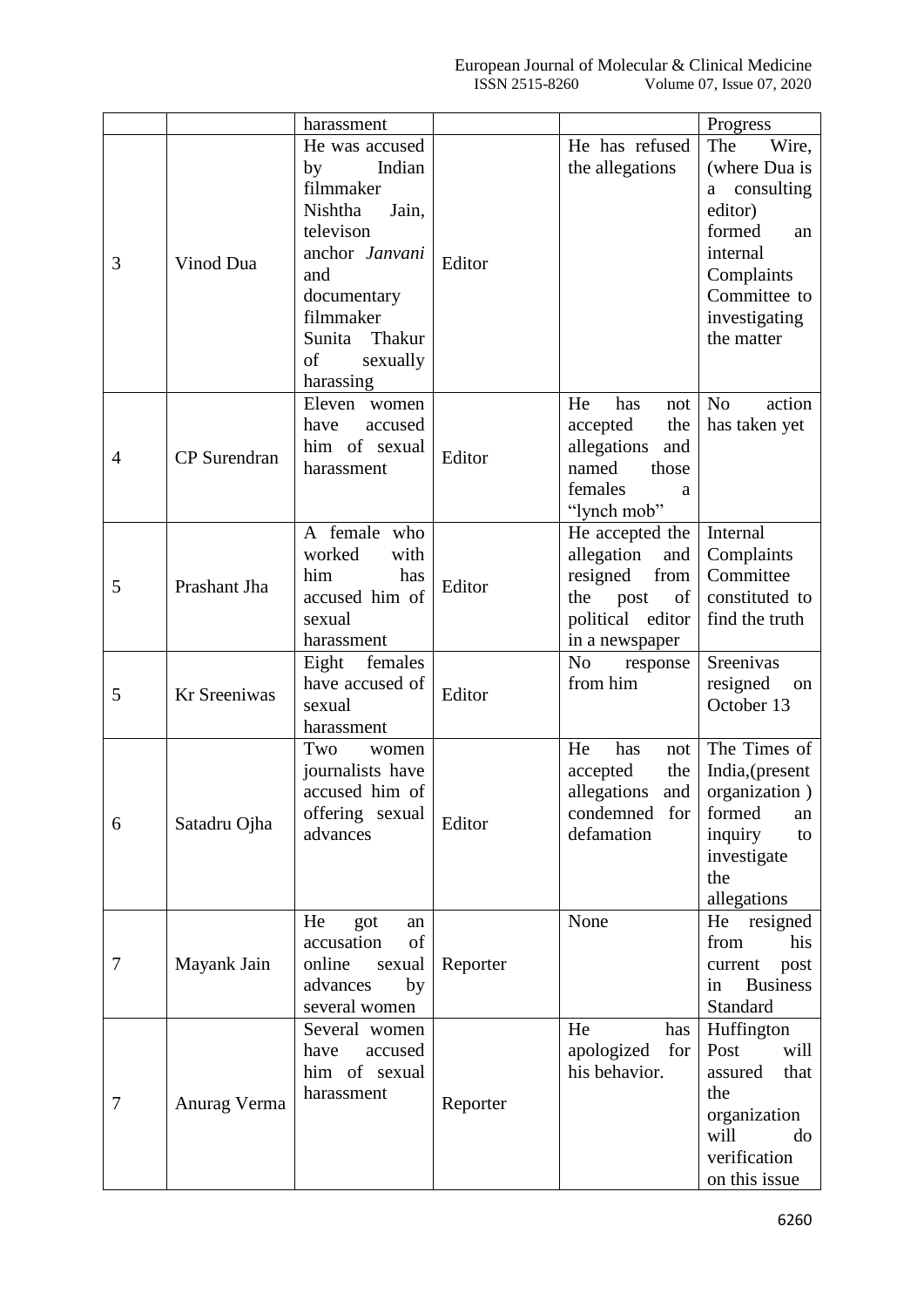|    |                        | Two                                    |          | He has denied                         | No action has                 |
|----|------------------------|----------------------------------------|----------|---------------------------------------|-------------------------------|
| 8  | Fahad Shah             | Females<br>have                        | Editor   | the allegations                       | taken<br>yet                  |
|    |                        | accused Fawad                          |          |                                       | against<br>of                 |
|    |                        | of molestation                         |          |                                       | him                           |
|    |                        | One woman has<br>accused him of        |          | He<br>has<br>for<br>apologized        | The<br>Quint,<br>Bose's       |
|    |                        | molestation                            |          | his behavior                          | present                       |
|    |                        |                                        |          |                                       | organization                  |
| 9  | Meghnad<br><b>Bose</b> |                                        | Reporter |                                       | that<br>assured               |
|    |                        |                                        |          |                                       | it would find                 |
|    |                        |                                        |          |                                       | the                           |
|    |                        |                                        |          |                                       | genuineness                   |
|    |                        |                                        |          |                                       | of allegations                |
|    |                        | Alok Nath was                          |          | Nath<br>has<br>not                    | Nath got a<br>show            |
|    |                        | accused of rape<br>offense<br>by       |          | accepted<br>the<br>allegations<br>and | cause<br>notice<br>from       |
|    |                        | Writer<br>and                          |          | filed<br>a                            | Cine And TV                   |
|    |                        | director<br>Vinta                      |          | defamation case                       | Artistes'                     |
|    |                        | Nanda,<br>actors                       |          | against accuser                       | Association                   |
| 10 | Alok Nath              | Navneet Nishan                         | Actor    | Vinita Nanda                          |                               |
|    |                        | Sandhya<br>and                         |          |                                       |                               |
|    |                        | Mridul<br>have                         |          |                                       |                               |
|    |                        | also put sexual                        |          |                                       |                               |
|    |                        | harassment                             |          |                                       |                               |
|    |                        | allegation<br>on                       |          |                                       |                               |
|    |                        | him                                    |          |                                       |                               |
|    |                        | Bombay Velvet<br>a film's              |          | He denied the                         | Phantom                       |
|    | Vikas Bahl             | crew<br>member                         |          | allegations and<br>sent               | Films<br>has<br>announced its |
|    |                        | and<br>actress                         |          | legal<br>a<br>his<br>notice<br>to     | dissolution                   |
|    |                        | Kangana                                |          | former business                       | with<br>Mr.                   |
|    |                        | Ranaut<br>has                          |          | partners Anurag                       | Bahl                          |
| 11 |                        | accused him of<br>sexual<br>misconduct | Director | Kashyap<br>and                        |                               |
|    |                        |                                        |          | Vikramaditya                          |                               |
|    |                        |                                        |          | Motwane<br>for                        |                               |
|    |                        |                                        |          | making                                |                               |
|    |                        |                                        |          | defamatory                            |                               |
|    |                        |                                        |          | allegation                            |                               |
| 12 | Subhash Ghai           | Kate<br>Sharma<br>filed<br>accused     |          | Ghai<br>has<br>not                    | No action has                 |
|    |                        | of molestation                         |          | accepted<br>the                       | taken<br>been                 |
|    |                        | against him                            | Director | allegations<br>and<br>replied<br>that | yet                           |
|    |                        |                                        |          | people<br>some                        |                               |
|    |                        |                                        |          | were trying to                        |                               |
|    |                        |                                        |          | his<br>harm                           |                               |
|    |                        |                                        |          | reputation                            |                               |
|    |                        | A journalist put                       |          | taken<br>He<br>has                    | He<br>got<br>a                |
| 13 | Sajid Khan             | allegation<br>on                       | Director | the<br>moral                          | showcase                      |
|    |                        | him to expose                          |          | responsibility                        | notice<br>from                |
|    |                        | his<br>genitals                        |          | and<br>stepped                        | The<br>Indian                 |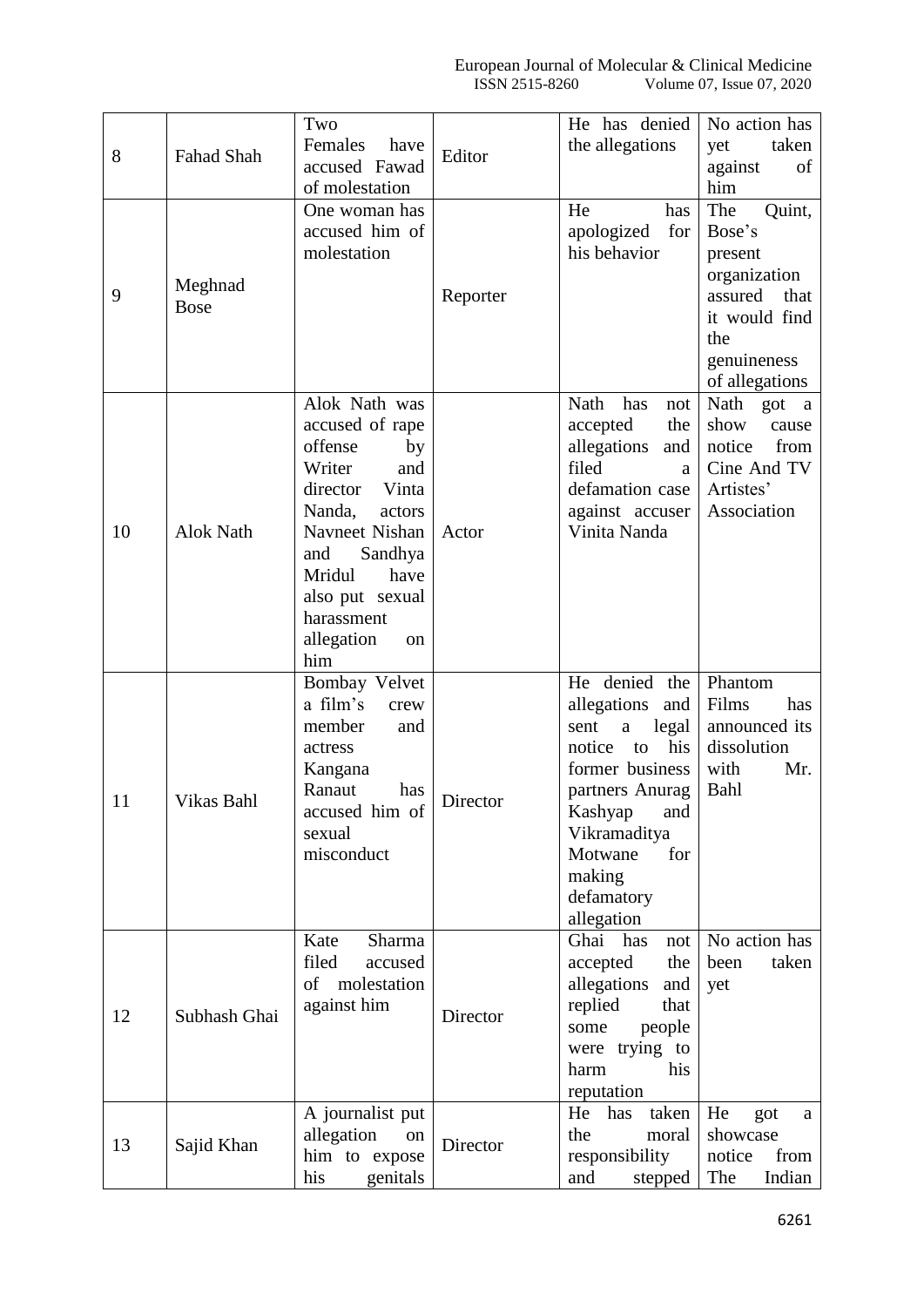|    |                                                              | while she was<br>interviewing<br>him                                                                                         |                           | down<br>the<br>as<br>director of the<br>under-<br>production film<br>Housefull 4                                                                 | Film<br>and<br>Television<br>Directors'<br>Association                                                                                                         |
|----|--------------------------------------------------------------|------------------------------------------------------------------------------------------------------------------------------|---------------------------|--------------------------------------------------------------------------------------------------------------------------------------------------|----------------------------------------------------------------------------------------------------------------------------------------------------------------|
| 14 | Anu Malik                                                    | Shweta Pandit,<br>singer<br>a<br>Malik<br>accused<br>of<br>sexually<br>harassing<br>her<br>during<br>her<br>teenage          | Music<br>Composer         | Malik has<br>not<br>accepted<br>the<br>allegations                                                                                               | He has taken<br>the<br>moral<br>responsibility<br>and left the<br>responsibility<br>of being<br>a<br>judge<br>on<br>Indian idol                                |
| 15 | Utsav<br>Chakraborty                                         | females<br>Many<br>alleged<br>have<br>Chakraborty for<br>sending<br>unwanted<br>obscene<br>text<br>and<br>messages<br>images | Comedian                  | He<br>has<br>for<br>apologized<br>his behavior                                                                                                   | $\mathbf{A}$<br>Comedy<br>$^{\circ}$ All<br>group<br>India<br>Bakchod'<br>removed<br>all<br>his videos                                                         |
| 16 | Shahid<br>Datawala                                           | An art student<br>Amaaya<br>Dasgupta<br>accused him of<br>molesting her                                                      | Photographer              | He has accepted<br>and apologized<br>for his behavior                                                                                            | Tarq,<br>a<br>contemporary<br>gallery<br>art<br>situated<br>in<br>Mumbai<br>has<br>closed<br>Datawala's<br>show<br>in<br>response<br>to<br>the<br>allegations. |
| 17 | Kartik<br>Iyer,<br>Praveen<br>Das,<br>Bodhisatwa<br>Dasgupta | Accused<br>οf<br>sexual<br>comments<br>and<br>inappropriate<br>touching                                                      | Advertising<br>Executives | Bodhistwa<br>Dasgupta<br>has<br>apologized<br>for<br>his behavior but<br>other<br>three<br>haven not given<br>any response to<br>the allegations | All four have<br>resigned from<br>their current<br>positions                                                                                                   |

Graph 1 is showing the accused name their profession, response and the effect of Me Too Moment on the accused .Total 19 high profile personalities' cases have been studied in which 9 cases the accused has to resign from their lucrative positions. In seven cases an internal committee has constitute to find out the truth and only in three cases no action have taken.

*Responses of Working Male Members*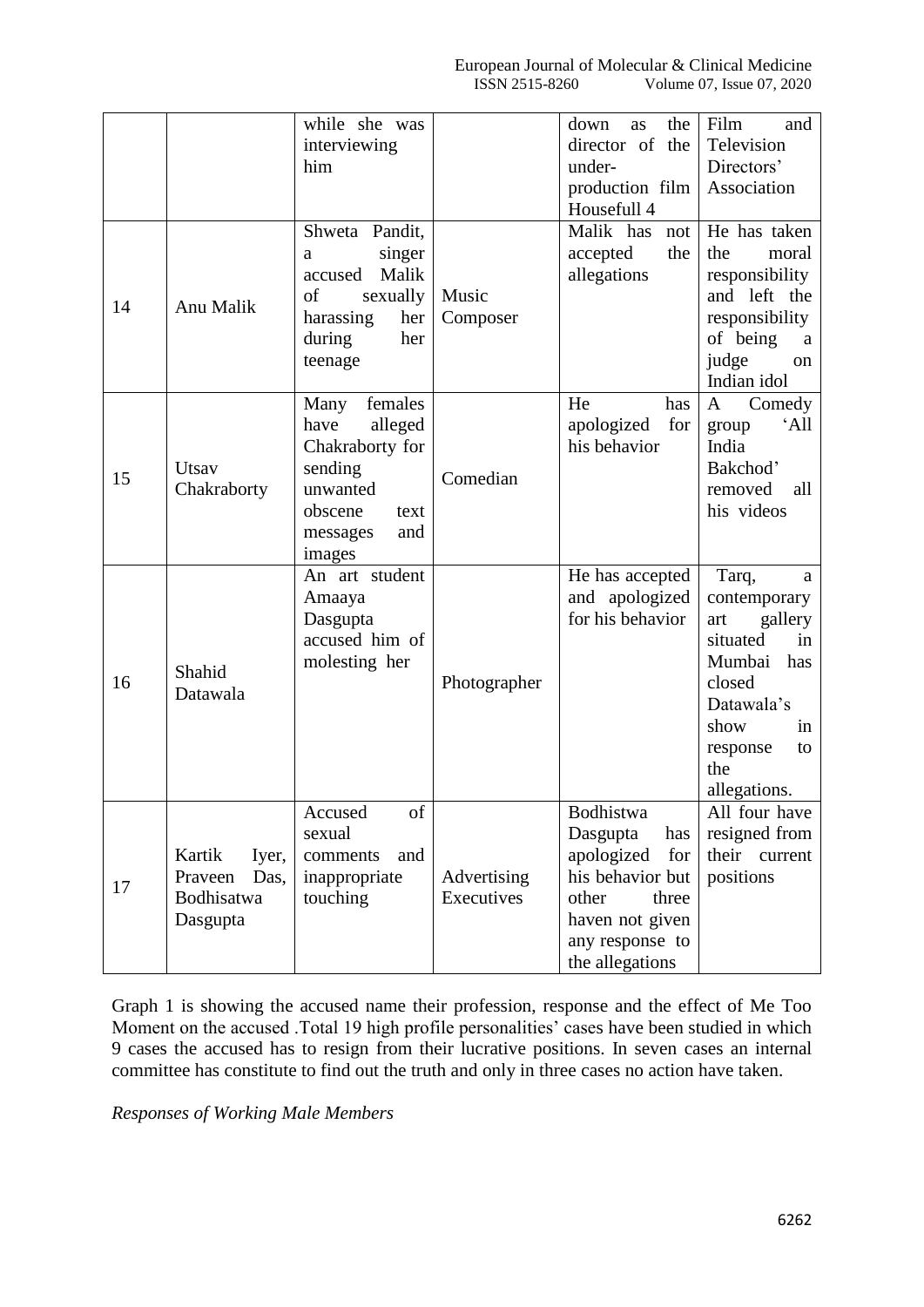| Sl. No. | Familiar with Me<br><b>Too Movement</b> | about<br><b>View</b><br><b>Genuineness</b><br>of Allegation | <b>Change</b><br>in<br><b>Behavior Towards</b><br><b>Females at Work</b><br><b>Place</b> | <b>Behavior</b>                 |
|---------|-----------------------------------------|-------------------------------------------------------------|------------------------------------------------------------------------------------------|---------------------------------|
| 1.      | 70% Yes                                 | $60\%$ Yes                                                  | 70% Yes                                                                                  | 65% very formal                 |
| 2.      | 30% No                                  | 36% No                                                      | 30% No                                                                                   | 15% friendly                    |
| 3.      | $\overline{\phantom{0}}$                | 4% No Idea                                                  | $\overline{\phantom{a}}$                                                                 | 20% avoid females<br>colleagues |

*Graph 2 – Responses of Males Working Male Members on Me Too Movement*

The views have collected from 100 working males respondents of different age groups. In which a total of 70% males said that they are familiar with the 'Me Too' movement and rest 30 % of total males have no idea about the moment. A total of 60% males believed in the genuineness of allegation and rest 36% said its false allegation because everybody was accusing of incidents which happened a year or more than a year back incidents. A total of 4% males were unable to say anything about the genuineness of allegation.70% males of total males accepted that because of fear of 'Me Too moment' they have changed their behavior towards their female colleagues. Now they were treating them in a very formal way.

## **4. CONCLUSIONS**

Present scenario shows sexual assault and eve teasing as commensurate to females. Females are facing it in every part of her life, from childhood to young not even young age to the mid age. After doing a tremendous job in America and other parts of world 'Me Too Movement' is knocked the doors of Indian society. # Me Too is hitting the all directions of working place. The study reveals that in India sexual assault and eve teasing is very common in working places. It exists in all classes and categories of society besides the states of the group of peoples. All professions are having some sort of sexual assault and eve teasing cases. The Indian females are using 'Me Too Movement' as their weapon to protect them from sexual violence. The study clearly indicates that today after the cases discussed in 'Me Too Movement' the males are more conscious about their behavior towards female colleagues. The study also shows the requirement of complete culture and social transformation to eradicate sexual assault from Indian society. It means we must build our families differently, engage our communities and confront some of our long-held assumptions about ourselves.

# **REFERENCES**

- [1] Singh, Deepak. (2016). Role of Social Media in Social Awareness Campaign. retrieved on 1 Nov 2016 from [https://www.digitalvidya.com/blog/role-of-social-media-in-social](https://www.digitalvidya.com/blog/role-of-social-media-in-social-awareness-campaign/)[awareness-campaign/](https://www.digitalvidya.com/blog/role-of-social-media-in-social-awareness-campaign/)
- [2] Crowle, Patrick. (2018). MTV Finds That #MeToo Movement Is Causing Young Men to Question Their Behavior. retrieved on 1/11/2018 from <https://www.billboard.com/articles/news/8095226/mtv-metoo-movement-survey-results>